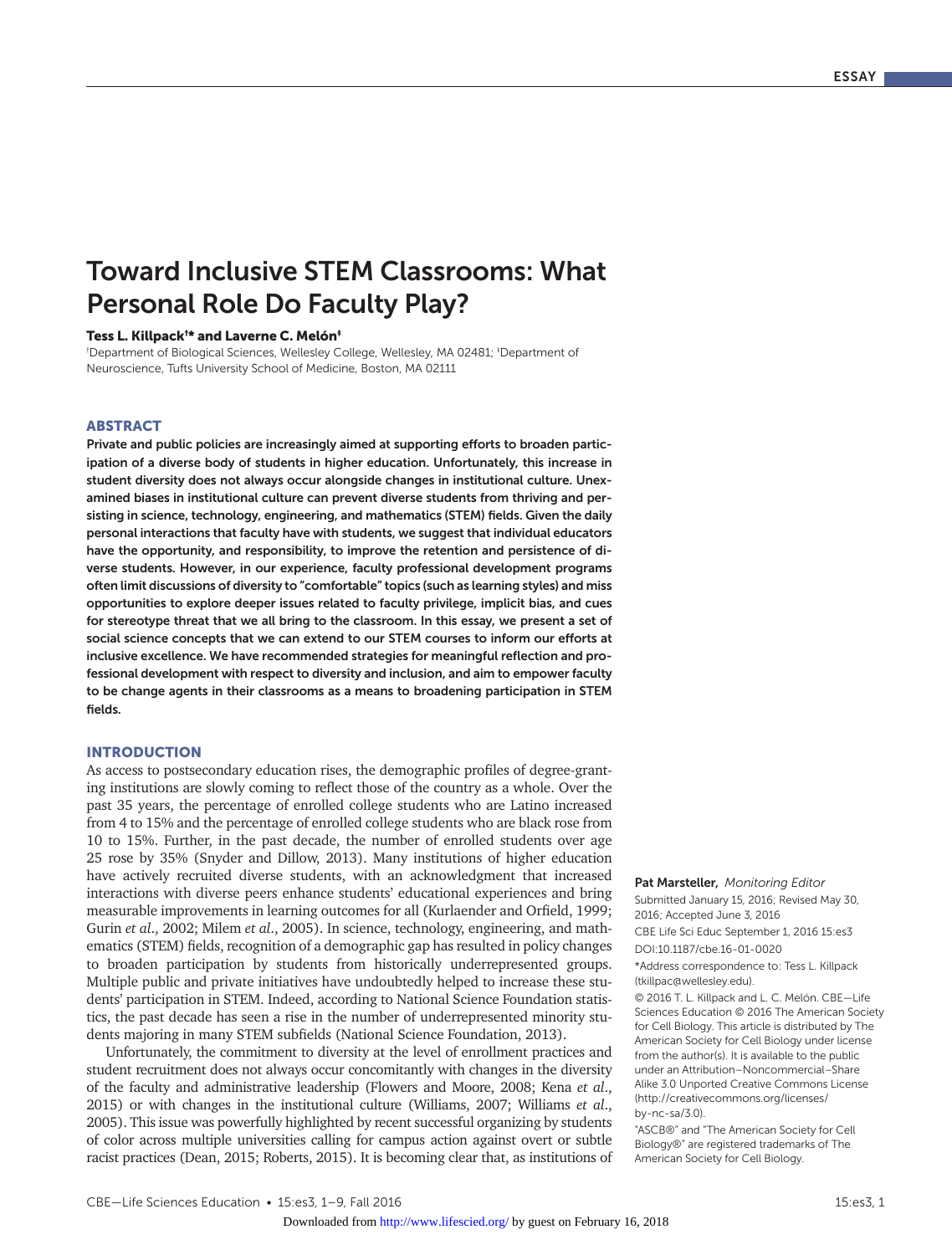higher education increase compositional diversity, they must also ensure that they cultivate intellectual and social environments where all students have the opportunity to achieve academic success.

To better support our students and to ensure that campus diversity efforts are substantial and sustainable, the American Association of Colleges and Universities has proposed an "Inclusive Excellence" model for institutional change. This model mandates that measurements of the success of diversity and inclusion efforts become meaningfully integrated into the measurements of the academic quality of the institution (Williams, 2007; Williams *et al*., 2005). To achieve inclusive excellence, institutions must strategically invest in and coordinate inclusivity efforts and create a campus culture that welcomes and values students' cultural diversity (Bauman *et al*., 2005; Milem *et al*., 2005; Williams *et al*., 2005).

Given our daily roles in fostering student academic development, we faculty have an important opportunity, and responsibility, to effect change in our STEM classrooms. A recent report showed that 20% of Latino students and 40% of black students who intended to major in the natural sciences in their first year of college do not earn natural sciences degrees; for white and Asian students, the percent loss is 1.5 and 7%, respectively (National Science Board, 2016). Positive classroom climates and teaching practices have been shown to improve persistence and academic and emotional development among diverse college students (Cabrera *et al*., 1999). Inclusive and equitable teaching practices have a greater influence on STEM performance and confidence in students' abilities to pursue STEM careers than do the students' own background characteristics (Cabrera *et al*., 2001; Colbeck *et al*., 2001). Therefore, we faculty can contribute to inclusive excellence in STEM by transforming our own pedagogical decisions and interactions to cultivate a positive climate and equitable educational outcomes for our students (Bauman *et al*., 2005; Milem *et al*., 2005).

As early-career academics, we have been disappointed by the lack of resources available to inform and support faculty's diversity efforts in STEM classrooms. This is troubling, as we are expected to detail in persuasive diversity commitment statements how we specifically intend to create inclusive classroom environments, and faculty on search committees are expected to adequately evaluate these statements. With respect to training in STEM pedagogy, we have encountered an infectious and welcomed energy to make evidence-based improvements to our teaching traditions. Unfortunately, we have found our training regarding diversity and inclusion is often limited to discussions on learning styles. Though learning style may be one valid component of diversity, how do other aspects of our multifaceted identities—such as race, class, gender identity—influence interactions in the classroom? Further, when we fail to consider these important elements of student and faculty identity, are we impairing learning outcomes for our students?

We are coming to realize that social identities and issues have separable and synergistic effects on persistence of students in STEM (Carlone and Johnson, 2007). However, for many STEM faculty, there may be a lack of awareness of how our personal actions could be detrimental to the very students we are working so hard to keep. Thankfully, our colleagues in the social sciences have produced a wealth of scholarship that may inform our STEM pedagogy. From this scholarship we believe that a basic approach to begin personal reflection and infusion of inclusive excellence into our STEM classrooms should be 1) minding the privilege gap between our students and ourselves when developing our courses, 2) acknowledging and confronting implicit biases, and 3) mitigating stereotype threat in our classrooms. To empower STEM faculty to embrace this threefold approach, each of the three sections of this essay provides a synthesis of relevant concepts and findings from social science literature, extensions of those concepts to our STEM classrooms, and recommendations for applying the concepts to our pedagogical practices.

# PRIVILEGE AND BELONGING IN THE COLLEGE STEM **CLASSROOM**

Our students have a wide range of experiences and ultimate scientific goals. To cultivate inclusive excellence in our STEM classrooms, we cannot assume or expect that students newly arriving to our fields will automatically assimilate into existing classroom cultures (Williams *et al*., 2005). If we model our classrooms after those in which we found success as students, we may be inadvertently benefiting the students who have backgrounds, interests, or resources similar to ours. To ensure that we create equitable environments where all students feel welcomed, valued, and supported, we must consider how our own privileges and sense of belonging in our fields may differ from those of our students (Milem *et al*., 2005).

As faculty, we all have experienced unique obstacles along the road to pursuing our advanced degrees and career goals. Yet many of us have also benefited from privileges that have helped us arrive at our current positions at the front of a college STEM classroom. Privileges are elements of our identities that provide us with unrequested advantages and make it more likely for us to find success and belonging in a particular social system (Johnson, 2006). Though we cannot change the circumstances that we were born into or the historical events that shaped our current social systems, it is important to acknowledge that our own sets of privileges can influence our experiences and paths in ways that differ from someone who does not share the same privileges.

Privileges can derive from demographic factors (e.g., race, gender identity, class) and beneficial social connections, and they can influence the success, talent development, and persistence of students in STEM (Noble *et al*., 1999; Kerr *et al*., 2012). For example, if your family members have earned college degrees or work in STEM fields, it is likely that you (perhaps unknowingly) gained information about how to navigate the academic and scientific world that has advantaged you in your career (Sonnert, 2009). Or, if you did not have to work during your semesters or summers at college, you may have been privileged to take part in extracurricular activities or research internships that helped you to grow your résumé and make yourself marketable postgraduation (Furr and Elling, 2000; Leppel, 2002; Kulm and Cramer, 2006). Taking stock of all of our unacknowledged advantages and bringing them into our consciousness can be difficult, but it is important for our development as educators aiming to create equitable classroom environments.

Demographic and social identities, such as race, ethnicity, and socioeconomic and immigration statuses, are associated with recognizable privileges that can underlie differential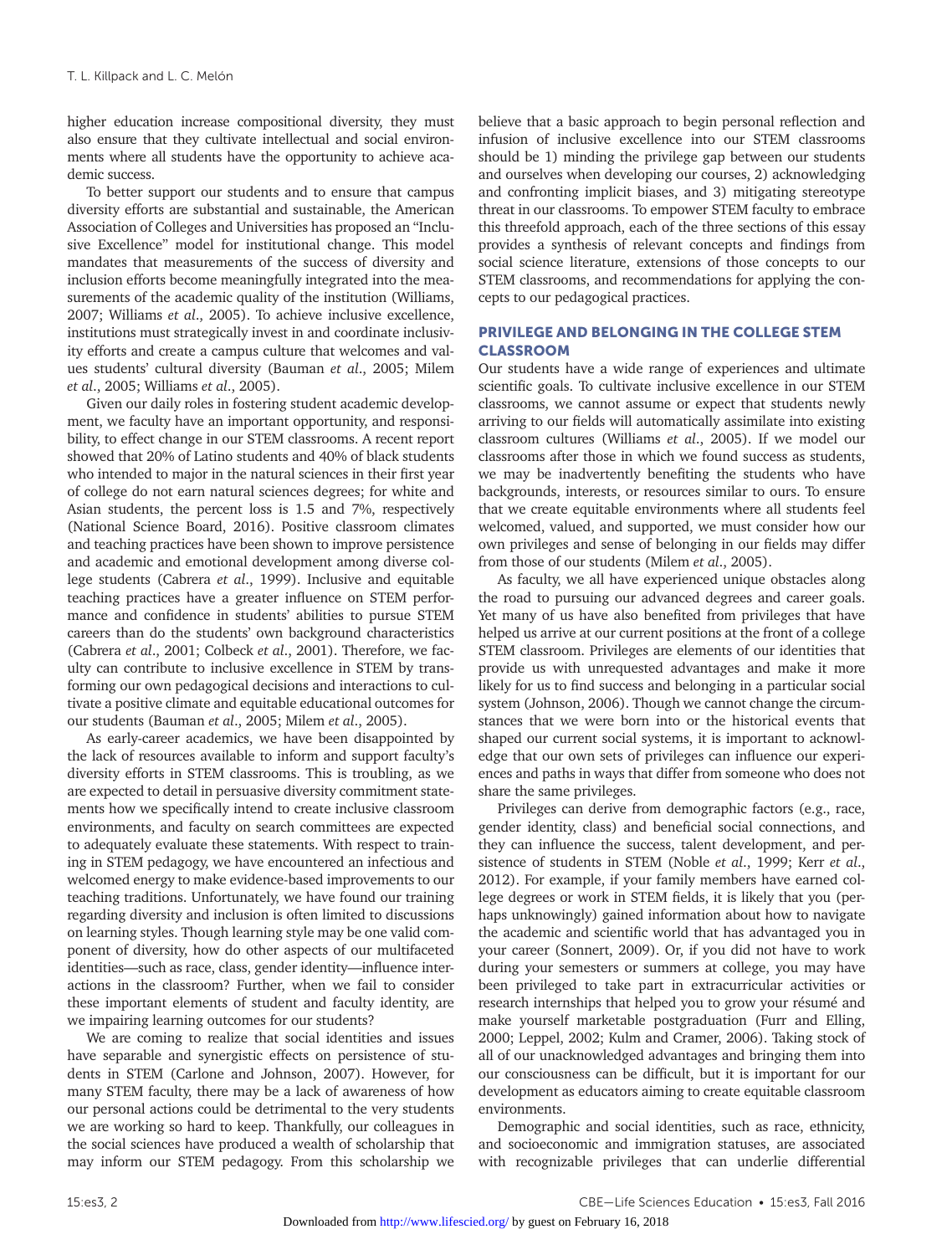advantages in the United States. In her influential essay about white privilege, Dr. Peggy McIntosh (1988) notes, "I can easily find academic courses and institutions which give attention only to people of my race" (p. 7) and "I can go home from most meetings of organizations I belong to feeling somewhat tied in, rather than isolated, out-of-place, outnumbered, unheard, held at a distance or feared" (p. 6). These are only two items on a list of 46 daily advantages that McIntosh conceived were not afforded to her black coworkers and friends. One could imagine generating similar lists regarding privileges associated with age, gender, nationality, socioeconomic status, heterosexuality, able-bodiedness, and more. Scholars who facilitate teacher-training programs note that we educators must thoroughly examine our own privileges and the social systems that support them to fully be able to successfully and equitably teach diverse students (St. Denis and Schick, 2003; Seidl and Hancock, 2011; Yu, 2012).

We all have a multifaceted set of identities that are important to us or that society places upon us, and each identity confers varying degrees of privilege or disadvantage. When working toward inclusive excellence, we must enhance awareness of the intersectional nature of our and our students' identities. Intersectionality was first used as a scholarly framework to highlight the unmet needs of black women, whose membership in two marginalized groups often meant that their unique position went ignored in legal and policy changes aimed to improve either gender or racial inequities (Crenshaw, 1991). Intersectionality has since broadened its reach to highlight the overlapping and often synergistic marginalized identities of individuals. As a black woman building an academic career in the sciences (L.C.M.), I have experienced explicit racial and gender discrimination. However, I realized that I took many of my other privileged identities for granted when facilitating my courses. For example, I recently created an introductory neuroscience seminar on sex differences in the brain. As the course progressed, thoughtful questions from my transgender (i.e., discordance between social gender identity and identity assigned at birth) students helped me realize that I unintentionally omitted neuroscience studies that included trans subjects. Such studies would have indeed been relevant to the course and of interest to the entire class. I could have reflected on my cisgender (i.e., concordance between my social gender identity and my identity assigned at birth) privilege while designing this course to create a seminar that would have increased inclusive excellence for a greater portion of my students.

In addition to privilege, we should consider that sense of belonging to the scientific community has an important impact on persistence in STEM, even among highly qualified and driven graduate students and PhDs in the biological sciences (Gibbs *et al*., 2014, 2015). Undergraduate students are often first introduced to STEM research in our classrooms, and feeling like worthy participants in the scholarship of STEM can have a big influence on their tenacity in these courses (Hurtado *et al*., 2010). There are noticeable elements in the identity of many of the scientists we highlight in our STEM courses that may indicate to students that they are not the "norm" in our fields. Margaret Mead and Rhoda Métraux's classic study of thousands of student essays showed that high schoolers possess a consistent perception of scientists as old men in lab coats who stay indoors (Mead and Metraux, 1957). David Chambers'

Draw-A-Scientist test demonstrated that, more than a decade later, students illustrated the very same characteristics identified in those essays (Chambers, 1983; Finson *et al*., 1995). A host of follow-up studies support the persistence of this singular image of the scientist and suggest that even students at the college level continue to endorse a pervasive image of scientists as white and male (Finson, 2002). Although there are recognized limitations to the interpretation of these drawings (Schinske *et al*., 2015), the persistence of some of the stereotyped characteristics of scientists depicted across these studies is concerning. For students who do not identify with some or all of those qualities, we may see erosion in their sense of belonging (Carlone and Johnson, 2007), which could lead to them leaving STEM fields altogether.

### Recommendations

- 1. As a first step to increase inclusive excellence in our STEM classrooms, we must turn a critical eye to how our pedagogy instincts may be influenced by our own experiences, privileges, and multifaceted identities (Banks and Tucker, 1998). Then we can gather data from our students to ensure that we are not inadvertently disadvantaging some students over others when designing our courses. We (T.L.K. and L.C.M.) assign precourse surveys at the start of the semester to assist us with making equitable course decisions. For example, if a majority of our students live off campus, have jobs, or are the primary caretakers for children or family members, we may decide against scheduling office hours at a time when our students may be commuting, working, or transporting their children to and from school or day care. Or, if students rely on campus computer labs for Internet access or printing facilities, we may use that information to inform the timing of deadlines and the mode (paper vs. electronic) for submitting course work. These actions help to remove structural barriers so that all students have the opportunity to perform to their highest potential.
- 2. We should highlight the important contributions of scientists who are from groups that are underrepresented in STEM. We serve our students by introducing the important discoveries of these scientists and refuting the false trope of all significant scientists as white, male, or unidimensional. We can examine what scholarship we instinctually choose to share in our courses and make efforts to infuse findings and assigned readings from a diverse set of scientists. We (T.L.K. and L.C.M.) also share photos of these scientists and their lab groups (often posted on institutional websites) to provide our students with images of diverse scientists and the collaborative nature of research. Recent work shows that highlighting the complex identities of scientists as real-life individuals works to evolve students' stereotypical impression of scientific scholars (Painter *et al*., 2006). These efforts to diversify the imagery of scientists must be repeatedly and meaningfully embedded into the fabric of the course to effectively update students' stereotypical views (Bodzin and Gehringer, 2001) and to communicate to our multidimensional students that they belong in STEM. Many of us are in unique positions as scientist–educators to highlight the intersectionality of our own identities (as female, LGBQTIA, Latino/a, working-class, etc.), and this may play a small role in helping students update their scientist trope. This suggests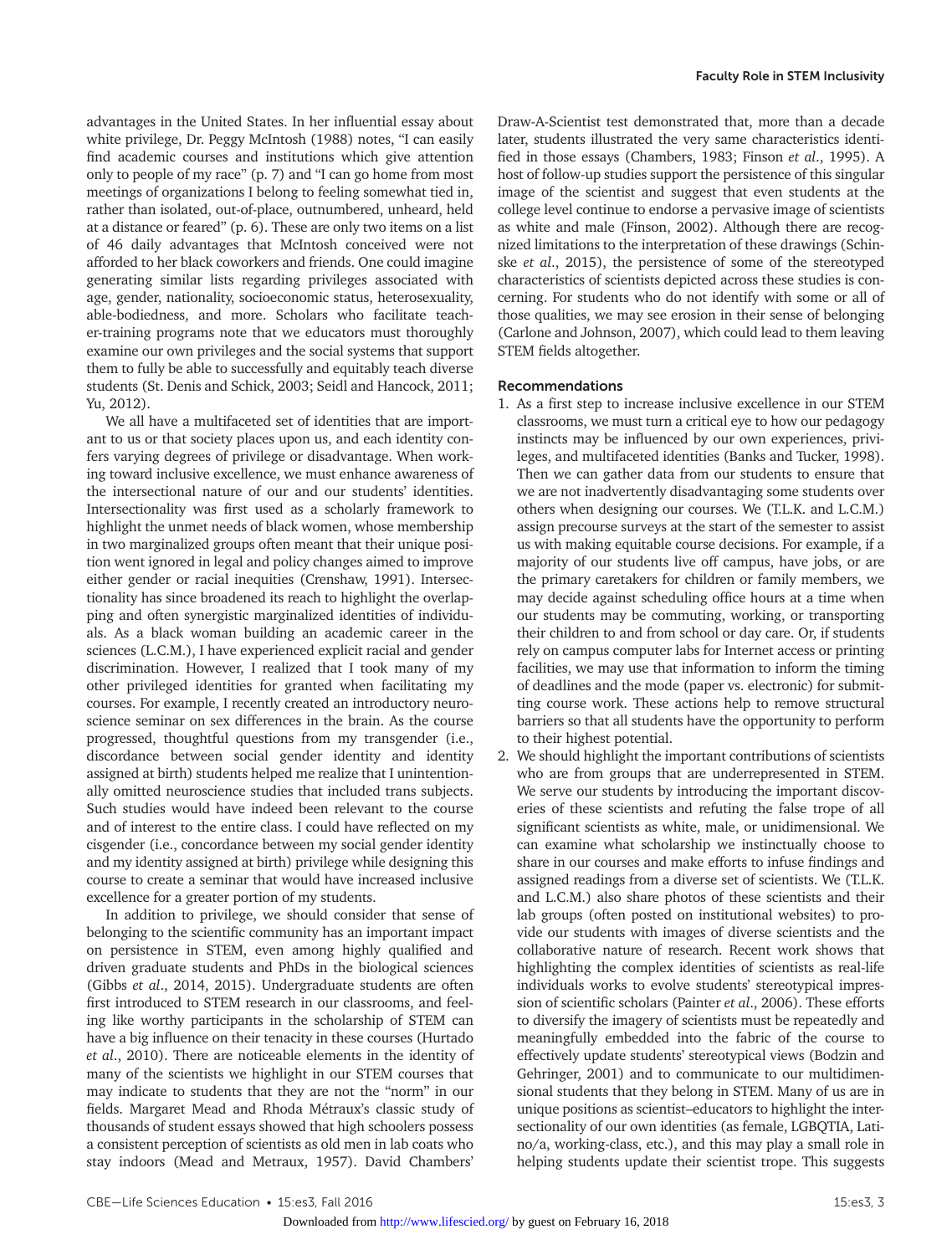that even taking the time on the first days of our courses to introduce students to us, as individuals, may be worthwhile.

3. We should acknowledge that our classrooms may be filled with students who have different motivations and aspirations than we had when we were in their seats. When we are facilitating courses that serve as an introduction to the general fields of biology, neuroscience, engineering, and so on, we can incorporate students' varied interests into the course design to broaden interest and participation in STEM. New faculty may find that participating in career panels or meeting with specialty student clubs before beginning the first semester at an institution can go a long way to help us learn about who our students are and what their goals are for their paths through STEM. We can also incorporate opportunities for student choice in their assignments so that they can make connections between the content and their own personal STEM interests. For example, many students feel motivated by scientific findings that have specific implications for their communities. For these "altruistic scientists" (Carlone and Johnson, 2007), a focus on health and application of basic science concepts to address community challenges may increase their persistence in STEM. Increasing our recognition of our students as multidimensional, legitimate members of our STEM communities can increase our students' science identities and help maintain their interests in STEM careers (Carlone and Johnson, 2007).

## PERVASIVE IMPLICIT BIASES AND THEIR INFLUENCE ON OUR THOUGHTS AND ACTIONS

As educators interested in promoting inclusive excellence in STEM fields, we believe in treating and evaluating all of our students equitably. However, a rich body of social psychology research shows that we are all vulnerable to biased judgments that operate without our awareness and that can impact our interactions and decision making. From a young age, stereotypes related to race, gender, sexuality, and religion (to name a few) are learned and reinforced through our daily exposure to embedded societal messages and social interactions (Collins, 2008). These sociocultural influences lead us to internalize a set of automatic associations, known as implicit biases, that can become unconsciously activated in response to a stimulus associated with a pervasive stereotype (Devine, 1989; Banaji *et al*., 1993). What can be surprising and upsetting is that ingrained stereotype-based biases can habitually influence our thoughts and behaviors, even when those biases conflict with personal beliefs and values that we control with conscious thought processes (Carnes *et al*., 2005, 2012; Devine *et al*., 2012). Therefore, inhibiting stereotypic responses requires more than an activation of conscious personal beliefs; it requires an inhibition of automatic associations caused by our implicit biases (Devine, 1989).

But how can we identify our implicit biases when they are unconscious in nature? The development of Implicit Association Tests (IATs; Greenwald *et al*., 1998, 2003) has allowed for measurement of implicit biases associated with race, religion, sexuality, disability (and more) and has revealed their pervasiveness among people. During the IAT, test takers are instructed to use the computer keyboard to make rapid associations between a concept (e.g., black or white) and an evaluation or stereotype (e.g., good or bad). The latency in decision making by the test taker is recorded by the computer. The main idea behind the IAT is that implicit biases are revealed if the test taker makes faster associations when presented with stereotype-congruent pairings (photos of white people with terms that denote "good" things, photos of black people with terms that denote "bad" things) than when presented with the related stereotype-incongruent pairings.

The IAT can reveal the amazing power that societal messages have in influencing our unconscious thoughts. Interestingly, according to Project Implicit (projectimplicit.org), which hosts and collects data from online IATs, even people who identify as members of a stereotyped group can show unconscious biases toward that group. The implication for us as scientists and STEM educators is that, even if we are well-intentioned people who believe in equity and our own personal objectivity, we are susceptible to unconscious biases. According to data collected by Project Implicit from a gender bias in science IAT, more than 50% of Web respondents showed a moderate to strong automatic association of males with science and females with liberal arts. My personal (T.L.K.) results on this IAT revealed that I make a slight unconscious association of men with science. This was surprising, given that I am a woman in science myself, I served as president of the Graduate Women in Science during graduate school, and I teach biology at an all-women's college. Taking this and other IATs gave me a unique opportunity to actively bring unconscious biases, some of which I never expected to possess, to my awareness.

Research shows that our unconscious biases can affect our judgments and behaviors. Indeed, a meta-analysis of 122 studies suggested that the results of IATs are better at predicting interracial and intergroup discriminatory behavior than self-report measures (Greenwald *et al*., 2009). While analyses by experts in the field have found slight variations in the degree to which IATs exactly predict intergroup discriminatory behavior (Oswald *et al*., 2013; Greenwald *et al*., 2015), the main message is clear: unconscious biases can have a substantial societal impact given that they can influence the behavior of many people simultaneously and/or that behaviors influenced by bias could be repeatedly performed by individuals.

Research shows that unconscious biases of teachers could influence our classroom interactions and impede our efforts at inclusive excellence for our STEM students. First, unconscious biases can influence the expectations that we hold for diverse students, which can reduce their performance. A study of Dutch teachers showed that teachers' levels of implicit bias (measured by IAT) were related to their differential academic expectations for ethnic majority versus ethnic minority students and to the size of the ethnic achievement gap in their classrooms (Van den Bergh *et al*., 2010). Additionally, teachers often create "warmer" social and emotional climates when they have high expectations for students' abilities (Rosenthal, 2002, 2003). This "warmth" is often communicated through subtle, spontaneous, and often unintended modes of communication (Rosenthal, 2002, 2003), which are influenced by implicit racial biases (Dovidio *et al*., 2002).

Second, our unconscious biases can also lead us to inaccurate judgments about our students' abilities. For example, a research group provided elementary school teachers with a student name and a short vignette about a student and asked each teacher to rate his or her perception of the student's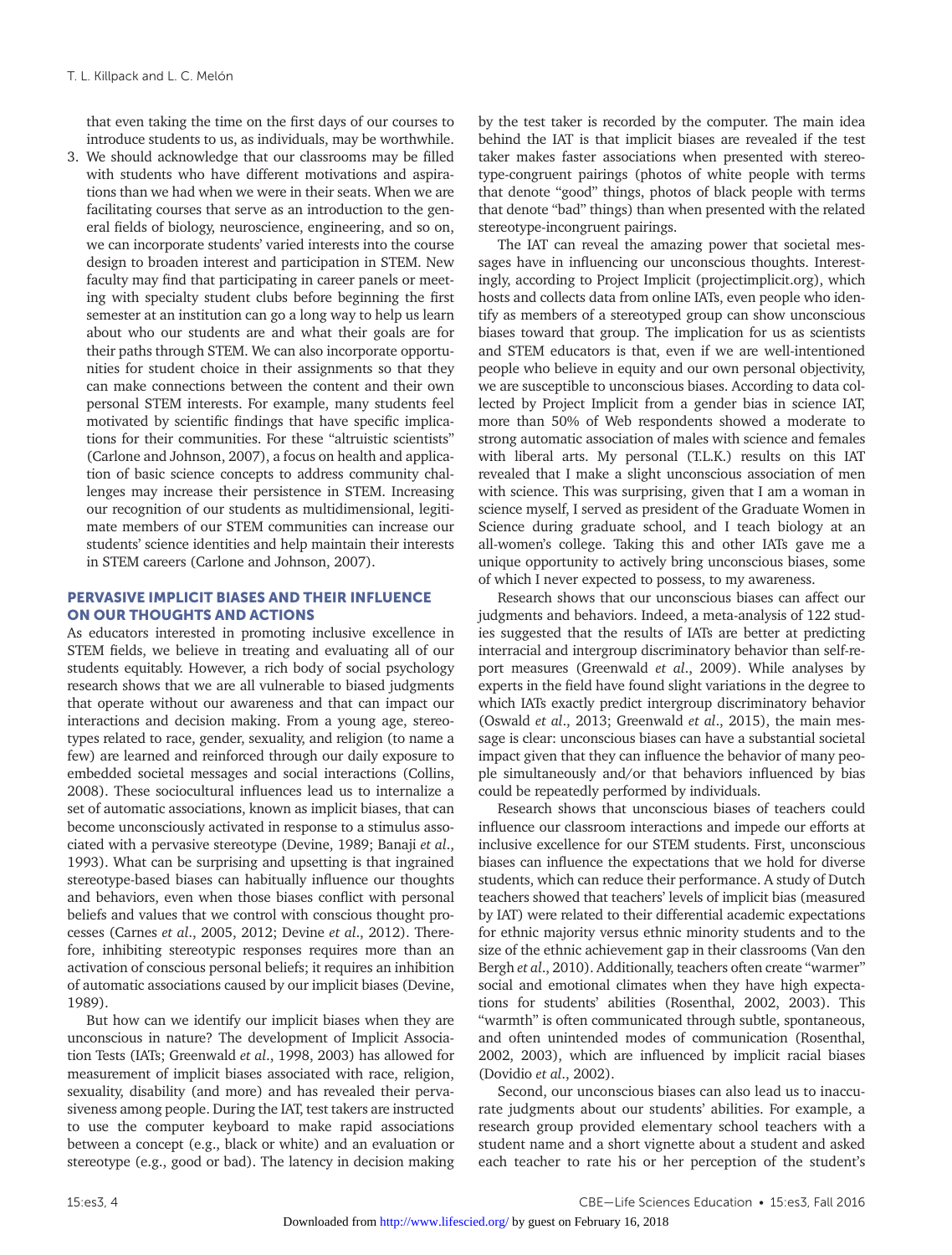achievement motivation in school. While the vignette describing the student was exactly the same, if a white-sounding name was attached to it the student was given significantly higher scores than if a black-sounding name was provided (Anderson-Clark *et al*., 2008). In another study, high school math teachers were asked to offer their personal assessments of whether their students were enrolled in an appropriate level of math course. Across all levels, white male students were significantly more likely to be judged as being in a course that was "too easy" for them, despite having the same grade point average and math test scores as white females in the same course (Riegle-Crumb and Humphries, 2012). From these two examples, we can see how implicit race and gender biases can influence what should be objective evaluations of our students.

Finally, the effects of implicit biases can go beyond the classroom to impact our students' successes along their paths to STEM careers. In a recent randomized double-blind study, university science faculty were asked to provide feedback on an undergraduate's application for a laboratory manager position (Moss-Racusin *et al*., 2012). The materials received by each faculty reviewer were identical, except that the applicant's first name was listed as either "John" or "Jennifer." Faculty who evaluated "John's" application provided higher ratings of competence and hirability than those who evaluated "Jennifer's." Reviewers of "John's" application also recommended a significantly (12%) higher salary, and indicated an increased willingness to provide career mentoring for the student. Interestingly, the implicit bias that favored "John's" application over "Jennifer's" was evident in both male and female faculty reviewers and occurred in faculty across scientific fields (biology, chemistry, physics), age, and tenure status (Moss-Racusin *et al*., 2012).

The teachers and scientist reviewers in the cited studies likely did not intentionally disadvantage minority and female students and applicants or hold conscious beliefs about the innate abilities of certain races and genders. However, we can see that unconscious biases of educators can negatively impact student success in STEM through our nonverbal communication and through altered expectations and judgments of students. The effects of instructor biases are compounded by the findings that students bring their own negative implicit associations about the culture of STEM fields that influence their interest and sense of belonging (Kessels *et al*., 2006; Stout *et al*., 2011; Ramsey *et al*., 2013; Young *et al*., 2013). Given the pervasiveness and elusiveness of implicit biases about who is capable of succeeding in STEM, we faculty can examine our own biases and develop strategies to break the habit of biased thoughts and behaviors to promote inclusive excellence in our classrooms.

## Recommendations

1. We can read more about how the IAT works and take free IATs online to explore our own implicit biases (https:// implicit.harvard.edu/implicit/takeatest.html). After taking several IATs, we will all likely discover that we have implicit biases toward some demographic groups. Believing in our abilities to make objective decisions or attempting to suppress stereotypic thoughts are counterproductive strategies (Monteith *et al*., 1998; Uhlmann and Cohen, 2007; Carnes *et al*., 2015). We can instead begin to use personal cognitive

practices, such as actively identifying and negating stereotypical thoughts (Kawakami *et al*., 2000), affirming counter-stereotypes (Gawronski *et al*., 2008), or priming our minds to think differently and creatively in the face of stereotypes (Sassenberg and Moskowitz, 2005), to reduce our negative unconscious evaluations of people belonging to stereotyped groups. Additionally, engaging in meaningful interpersonal and cooperative interactions with diverse colleagues and students can significantly reduce prejudiced thoughts and actions (Berryman-Fink, 2006).

- 2. Becoming aware of our biases can be empowering if we have concrete strategies to address them (Devine *et al*., 2012). We can request and participate in quality diversity-focused courses and workshops to learn about and practice strategies to break our biased habits (Kernahan and Davis, 2007; Adams *et al*., 2008; Pettijohn and Walzer, 2008; Carnes *et al*., 2012; Devine *et al*., 2012; Jackson *et al*., 2014). Indeed, diversity education has been shown to reduce race-related biases among participants (Rudman *et al*., 2001). In one training program, participants took and received feedback on the black–white IAT and then learned how to implement bias-reduction strategies (Devine *et al*., 2012). Following this training intervention, participants showed reduced implicit biases on subsequent black–white IATs and increased self-reported awareness and concerns about biases and discrimination (Devine *et al*., 2012). A recent study showed the positive impact of a workshop that taught deliberate strategies to reduce gender-biased habits (Carnes *et al*., 2015). Faculty from medicine and STEM departments who participated in the workshop demonstrated increased personal awareness of biases and also reported increased motivation and belief in their abilities to promote equity. Of interest to our efforts toward inclusive excellence, participants reported more positive perceptions of their departmental climate after attending the workshop with their colleagues. Additionally, when at least 25% of a departments' faculty attended the workshop, participants reported significant increases in personal efforts to promote gender equity 3 months following the workshop (Carnes *et al*., 2015). Therefore, meaningful faculty diversity training has the potential to lead to substantial improvements in classroom climate and inclusive excellence in STEM.
- 3. Multiple studies have shown that unconscious biases, revealed in IATs, can lead to discriminatory thoughts and actions (Dovidio *et al*., 2002; Van den Bergh *et al*., 2010; Oswald *et al*., 2013; Greenwald *et al*., 2015). It is imperative that we rely on data, rather than potentially biased instincts, to influence our academic decision making (Banaji *et al*., 2003). Stereotypes and unconscious biases can lead to shifting evaluation criteria or position requirements during faculty searches or hiring processes and can result in inequities (Uhlmann and Cohen, 2005; Phelan *et al*., 2008; Isaac *et al*., 2009). We can implement systematic methods for grading and hiring, such as deidentifying documents before reviewing them and using predesigned rubrics and checklists to evaluate the quality of the assignment or application. These interventions can lead to more equitable interactions and decisions in our roles as faculty, which can contribute to inclusive excellence in our STEM departments.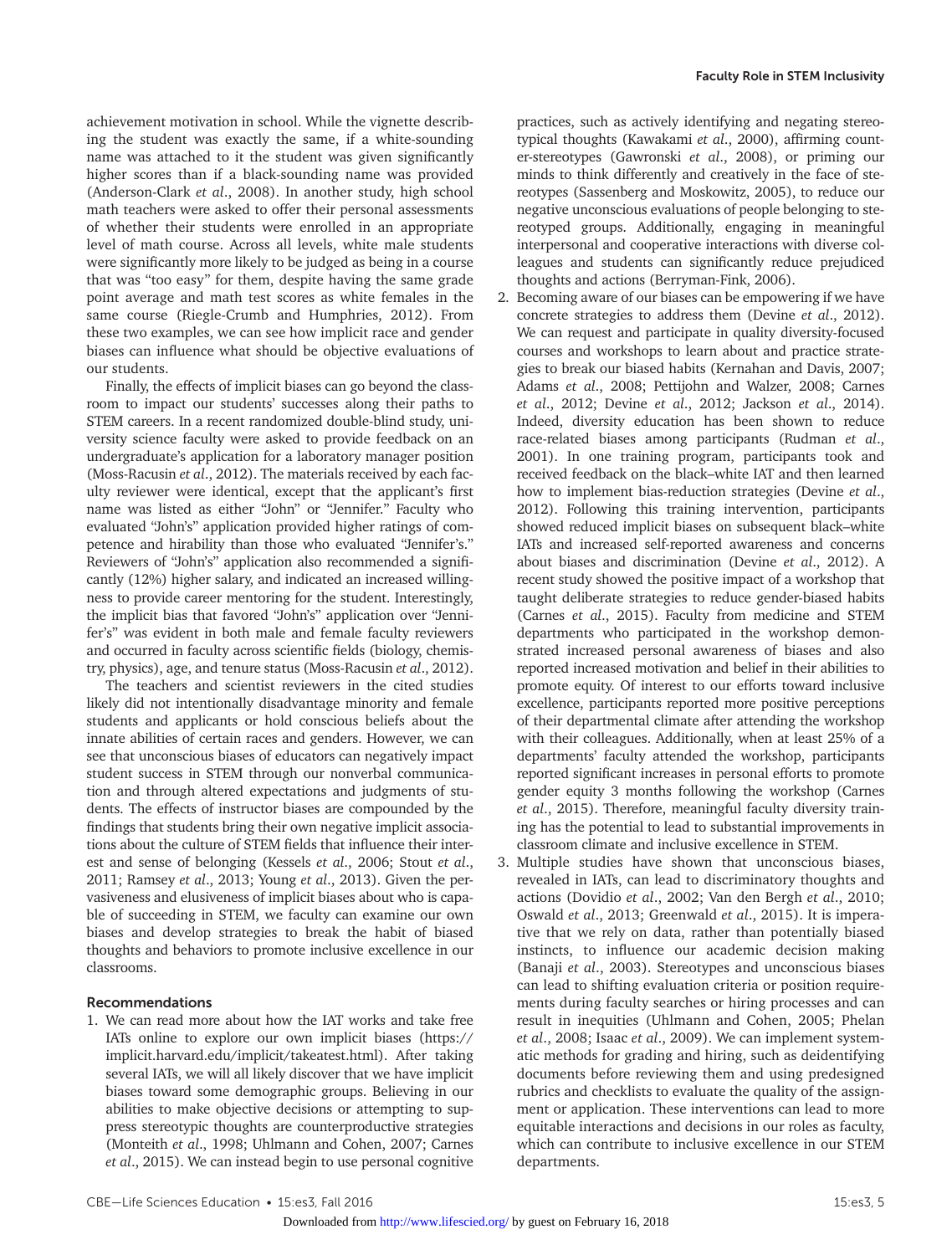# FACULTY ACTIONS THAT CAN BE CUES FOR STEREOTYPE THREAT

As described above, a narrow and deeply ingrained societal stereotype exists for scientists (Finson, 2002). Beyond that, research shows both teachers (Chang and Demyan, 2007) and students (Kao, 2000) in the United States have an awareness of both positive and negative stereotypes related to race and academic expectations. To increase inclusive excellence, we must examine how stereotypes can influence the climate and the student experiences in our STEM classrooms. A phenomenon called "stereotype threat" occurs when an individual is performing a difficult task on which members of their group are thought to stereotypically do poorly (Steele and Aronson, 1995). Stereotype threat can lead underrepresented students to feel additional mental and emotional pressure to succeed, which increases cognitive load, depletes working memory, and induces physiological stress (Spencer *et al*., 2016). Simply put, the extra pressure to succeed consumes mental and emotional resources that are then unavailable for problem solving.

Stereotype threat has been shown to negatively impact students' grades and test scores (Walton and Spencer, 2009) and their emotional well-being, sense of belonging, and motivation to persist in an academic field (Spencer *et al*., 2016). Interestingly, stereotype threat is more likely to occur when students self-identify with or feel strongly invested in the task (Osborne and Walker, 2006; Keller, 2007). It is therefore plausible that this phenomenon is responsible for some of the underperformance and underrepresentation of our most academically capable students.

Research shows that stereotype threat can be activated indirectly or subtly based on cues from faculty in the learning or assessment environment. For example, performance declines when students are primed to identify as members of a threatened social group before completing a difficult task. When black students were asked to identify their race before taking a Graduate Record Examination verbal exam, their performance was significantly lower than the performance observed in the white students and/or in the black students who were not asked to identify their race (Steele and Aronson, 1995). When Asian-American undergraduates were primed to think about their female identity before taking a math test, their math performance declined (Shih *et al*., 1999; Rydell *et al*., 2009). However, if students were primed to think about their Asian identity (Shih *et al*., 1999) or to think about their identity as a college student in addition to their female identity (Rydell *et al*., 2009), then the performance reduction disappeared. It becomes clear from these studies that faculty can trigger stereotype threat through seemingly innocuous identification cues, which are commonplace in our assessment environments.

Another subtle way that faculty may activate stereotype threat is by emphasizing that an academic task is a diagnostic measure of intelligence or ability. The extensive work of psychologist Dr. Carol Dweck and her colleagues has shown that the mind-sets people maintain regarding intelligence can impact their academic motivation. Individuals who use "fixed mind-sets" believe that intelligence is an entity that cannot be substantially changed, while those who use "growth mind-sets" believe that intelligence is incremental and can substantially increase throughout one's life (Dweck, 2008). Students with fixed mind-sets often focus on perfection, and avoid challenges, because they see obstacles as threats to their self-concept. Alternatively, students with growth mind-sets embrace challenges as opportunities to learn and grow, and they are more likely to persist in the face of setbacks (Dweck, 2008).

Setting a tone that communicates a fixed mind-set with respect to intelligence and abilities can trigger stereotype threat in students (Sawyer and Hollis-Sawyer, 2005). It can lead students to have greater cognitive activation of stereotypes and greater concerns about their own abilities and how their performances will be judged (Steele and Aronson, 1995). For example, female MBA students underperformed compared with male MBA students when a negotiation task was described as extremely diagnostic of negotiating ability (Kray *et al*., 2001). University students from low-socioeconomic backgrounds solved fewer problems on a verbal task if that task was described as an assessment of intellectual ability (Croizet and Claire, 1998). In both cases, if the same task was described to a control group as not being diagnostic of ability, equal performance was observed between male and female or low- and high-socioeconomic students. When considering our role in creating positive classroom climates, we must pay attention to these subtle cues that could be impacting our students' abilities to perform to their greatest potential.

# Recommendations

- 1. We can work to alleviate stereotype threat by reducing situations that prime students to think about their membership in a negatively stereotyped group. For example, if we must gather demographic information about students' name, race, or gender, we can place that demographic page at the end of the survey or assessment (Miller and Tanner, 2015). Additionally, we can prime a relevant shared positive social identity, being a college student, to set a tone that all of the students in our courses were accepted to our institution, deserve to be there, and are capable of success (Rydell and Boucher, 2010; Rydell *et al*., 2009). We can also reduce stereotype threat through the way we frame our feedback on student performance. Cohen and colleagues (1999) showed that constructive feedback that communicates high standards, with assurances that the student is capable of meeting those high standards, is most effective in increasing motivation and decreasing student perceptions that they will be judged stereotypically.
- 2. We can also provide opportunities for student self-affirmation in our courses to alleviate stereotype threat (Critcher and Dunning, 2015). Providing students with an opportunity to reflect on things that they personally value or feel proud of can increase performance (Cohen *et al*., 2006; Martens *et al*., 2006). When we (L.C.M. and T.L.K.) teach, we type affirmation sentences as the first question of our exams and ask students to recopy them, in an effort to remove some "threat in the air" associated with assessments. We also ask students to periodically complete "minute papers" (Smith *et al*., 2009) during the semester to anonymously share something they enjoyed learning about or a skill they were proudly developing in the course as a means to engage students in positive reflection. A recent study also showed that academic achievement and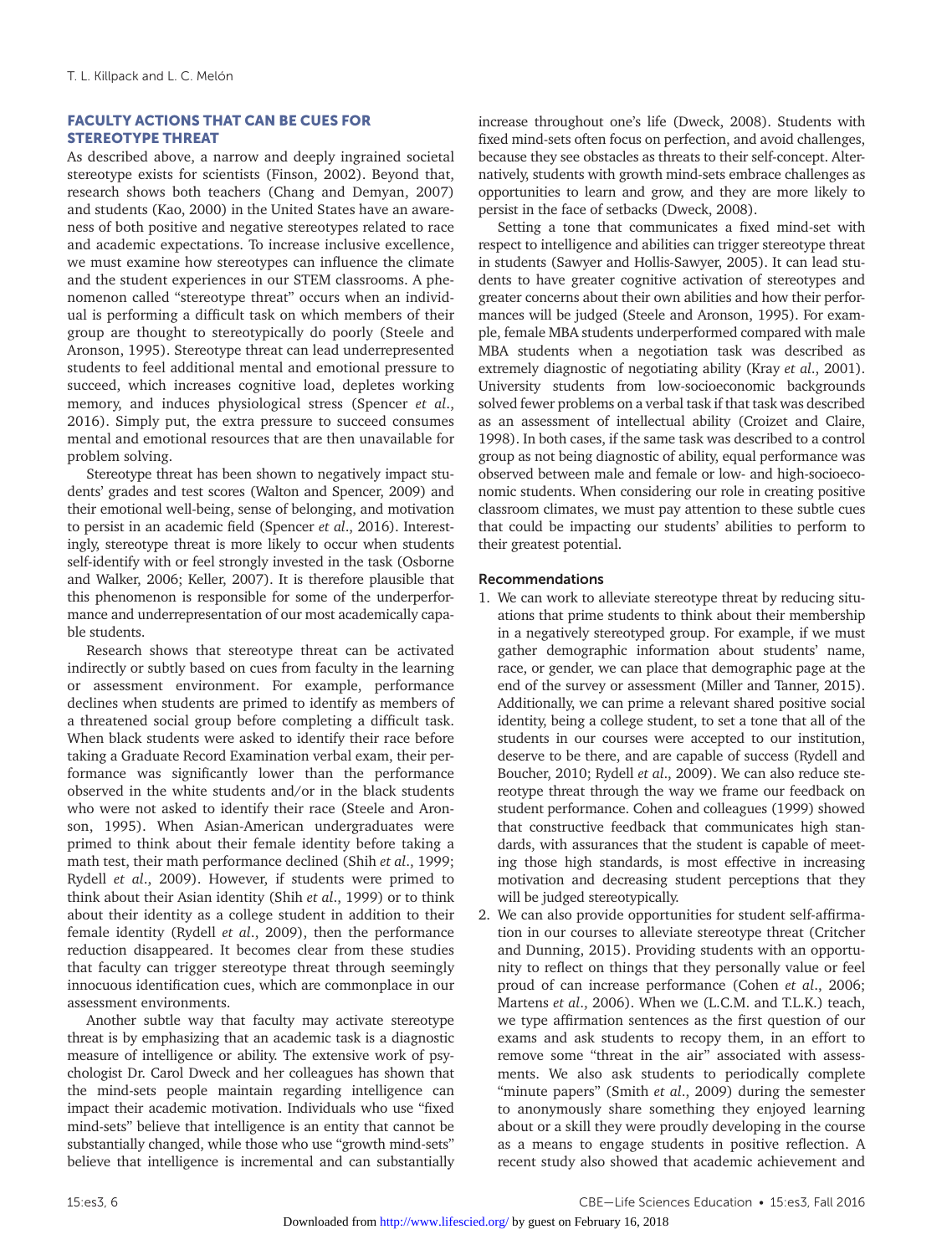|                        | Minding the gaps of privilege<br>and belonging                                                                                             | Acknowledging and reducing<br>implicit biases                                                                                                  | Mitigating stereotype threat<br>activation                                                                                        |  |  |  |
|------------------------|--------------------------------------------------------------------------------------------------------------------------------------------|------------------------------------------------------------------------------------------------------------------------------------------------|-----------------------------------------------------------------------------------------------------------------------------------|--|--|--|
| Take-home messages     | We must examine our privileges and<br>broaden our representations of<br>scientists to increase a sense of<br>belonging among our students. | Internalized societal stereotypes result<br>in implicit biases that can lead to<br>harmful thoughts and actions if<br>left to the unconscious. | Our classroom actions can activate<br>stereotype threat, which leads to<br>underperformance in academically<br>prepared students. |  |  |  |
| Prompts for reflection | What personal advantages have<br>assisted you on your career path?<br>How many of those are shared by<br>your students?                    | What aspects of your course design<br>and approaches could shift to rely<br>on objective data rather than<br>instinct or habit?                | What does your teaching approach<br>communicate about who is capable<br>of succeeding in your courses?                            |  |  |  |
|                        | How can you expand representations<br>of scientists and applications of<br>STEM in your courses?                                           | How might your unchecked implicit<br>biases impact student success in<br>vour courses?                                                         | How can you work to remove the<br>"threats in the air" for students in<br>your courses?                                           |  |  |  |
| Suggested reading      | Between the World and Me (Ta-Nehisi Coates)                                                                                                |                                                                                                                                                |                                                                                                                                   |  |  |  |
|                        | Blindspot: Hidden Biases of Good People (Mahzarin R. Banaji and Anthony Greenwald)                                                         |                                                                                                                                                |                                                                                                                                   |  |  |  |
|                        | It's the Little Things: Everyday Interactions That Anger, Annoy, and Divide Races (Lena Williams)                                          |                                                                                                                                                |                                                                                                                                   |  |  |  |
|                        | Mindset: The New Psychology of Success (Carol S. Dweck)                                                                                    |                                                                                                                                                |                                                                                                                                   |  |  |  |
|                        | Waking Up White, and Finding Myself in the Story of Race (Debby Irving)                                                                    |                                                                                                                                                |                                                                                                                                   |  |  |  |
|                        | Whistling Vivaldi: How Stereotypes Affect Us and What We Can Do (Claude M. Steele)                                                         |                                                                                                                                                |                                                                                                                                   |  |  |  |

|  |  |  |  | TABLE 1. Guide for considering faculty roles in increasing inclusive excellence in STEM classrooms |  |
|--|--|--|--|----------------------------------------------------------------------------------------------------|--|
|--|--|--|--|----------------------------------------------------------------------------------------------------|--|

persistence can be enhanced through a structured goal-setting activity that guides students to write about their ideal futures, prioritize and strategize their goals, plan for setbacks, and monitor their progress (Schippers *et al*., 2015). These self-affirmation interventions can replace students' "threatened" thoughts with positive ones to improve their experiences in our STEM classrooms.

3. Finally, we can encourage ourselves and our students to embrace a growth mind-set with respect to intelligence and ability (Dweck, 2008). This can enhance inclusive excellence by increasing student enjoyment of the process of learning in STEM courses. For example, when students were asked to complete a writing task describing intelligence as a malleable entity, grades as well as reported identification with and enjoyment of academics significantly increased among black students (Aronson *et al*., 2002). Additionally, when students read about the struggles that famous physicists encountered while making their inventions and discoveries, their interest in science increased and their problem solving and recall of key concepts improved (Hong and Lin-Siegler, 2012). Sharing our own "growth" experiences with students, such as rejected papers, failed grants, or indirect paths to our career goals, will set a tone for embracing the growth mind-set in our classrooms.

## CONCLUSIONS AND ACTION STEPS

We as faculty are responsible for establishing positive classroom climates so that students who have newly arrived to STEM fields will stay and thrive (Cabrera *et al*., 1999; Colbeck *et al*., 2001; Bauman *et al*., 2005; Milem *et al*., 2005). By making a personal commitment to examine the impacts that our own privileges, implicit biases, and stereotype threat cues can have on our students' experiences, we can engage in the process of self-transformation that is an important step toward achieving inclusive excellence in our classrooms (Banks and Tucker, 1998; Milem *et al*., 2005). While initially this practice may make one feel overwhelmed or vulnerable, we believe readers can become empowered by their increased awareness of these phenomena and can use the concepts and recommendations provided as resources to effect change. We encourage faculty to use the provided guide (Table 1) as a reference while they begin this work. The take-home messages and prompts for reflection can help focus individual efforts to revamp course syllabi, materials, and approaches. Faculty may find it to be productive and rewarding to gather with colleagues to discuss these issues, or perhaps to start a book club with the suggested reading list. We believe these efforts by faculty will go a long way to broaden participation in our STEM fields, leading us all toward inclusive excellence.

#### ACKNOWLEDGMENTS

We thank guest editor Pat Marsteller and our anonymous reviewers for their thoughtful and constructive suggestions to improve this essay. We also thank Don Gillian-Daniel, Andrew Hooper, Eric Luth, Elena West, Amy Yu, and our colleagues in Training in Education and Critical Research Skills (TEACRS) and other Institutional Research and Academic Career Development Award (IRACDA) programs for thoughtful conversations and feedback. L.C.M. is supported by National Institutes of Health–National Institute of General Medical Sciences grant K12GM074869; an IRACDA training grant to Tufts University, TEACRS.

## **REFERENCES**

- Adams G, Edkins V, Lacka D, Pickett KM, Cheryan S (2008). Teaching about racism: pernicious implications of the standard portrayal. Basic Appl Soc Psych 30, 349–361.
- Anderson-Clark TN, Green RJ, Henley TB (2008). The relationship between first names and teacher expectations for achievement motivation. J Lang Soc Psychol 27, 94–99.
- Aronson J, Fried CB, Good C (2002). Reducing the effects of stereotype threat on African American college students by shaping theories of intelligence. J Exp Soc Psychol 38, 113–125.
- Banaji MR, Bazerman MH, Chugh D (2003). How (un) ethical are you? Harv Bus Rev 81, 56–64, 125.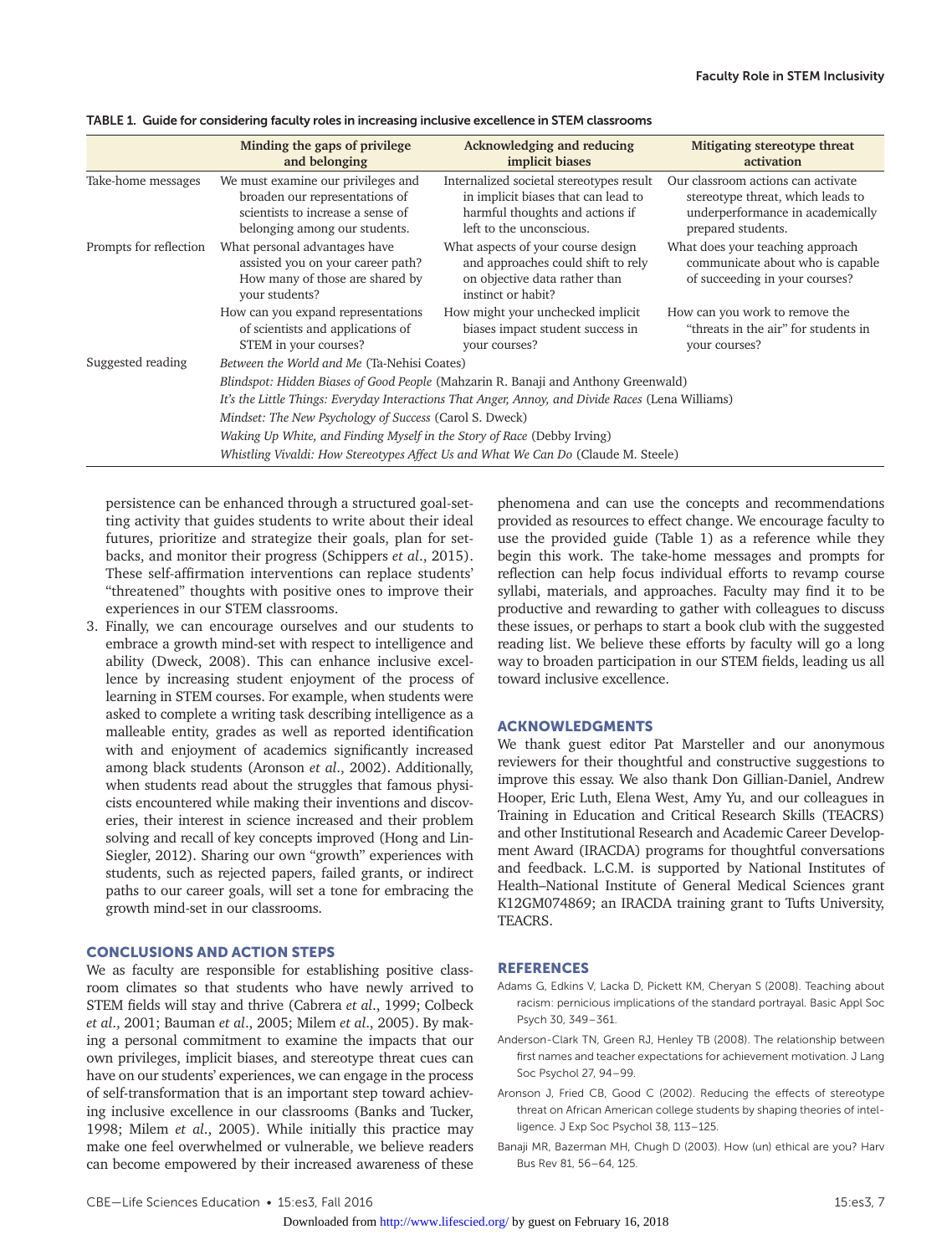- Banaji MR, Greenwald AG (2013). Blindspot: Hidden Biases of Good People, New York: Random House Publishing Group.
- Banaji MR, Hardin C, Rothman AJ (1993). Implicit stereotyping in person judgment. J Pers Soc Psychol 65, 272.

Banks JA, Tucker M (1998). Multiculturalism's five dimensions. NEA Today 17, 17.

- Bauman GL, Bustillos LT, Bensimon EM, Christopher M, Ii B, Bartee RD, Patterson FD (2005). Achieving Equitable Educational Outcomes with All Students: The Institution's Role and Responsibilities, Washington, DC: Association of American Colleges and Universities.
- Berryman-Fink C (2006). Reducing prejudice on campus: the role of intergroup contact in diversity education. College Student J 40, 511–516.
- Bodzin A, Gehringer M (2001). Breaking science stereotypes. Sci Child 38, 36–41.
- Cabrera AF, Colbeck CL, Terenzini PT (2001). Developing performance indicators for assessing classroom teaching practices and student learning. Res High Educ 42, 327–352.
- Cabrera AF, Nora A, Terenzini PT, Pascarella E, Hagedorn LS (1999). Campus racial climate and the adjustment of students to college: a comparison between white students and African-American students. J High Educ 70, 134.
- Carlone HB, Johnson A (2007). Understanding the science experiences of successful women of color: science identity as an analytic lens. J Res Sci Teach 44, 1187–1218.
- Carnes M, Devine PG, Isaac C, Manwell LB, Ford CE, Byars-Winston A, Fine E, Sheridan J (2012). Promoting institutional change through bias literacy. J Divers High Educ 5, 63–77.
- Carnes M, Devine PG, Manwell LB, Byars-Winston A, Fine E, Ford CE, Forscher P, Isaac C, Kaatz A, Magua W*, et al.* (2015). Effect of an intervention to break the gender bias habit for faculty at one institution: a cluster randomized, controlled trial. Acad Med J Assoc Am Med Coll 90, 221–230.
- Carnes M, Handelsman J, Sheridan J (2005). Diversity in academic medicine: the stages of change model. J Womens Health 14, 471–475.
- Chambers DW (1983). Stereotypic images of the scientist: the Draw-A-Scientist test. Sci Educ 67, 255–265.
- Chang DF, Demyan AL (2007). Teachers' stereotypes of Asian, black, and white students. Sch Psychol Q 22, 91–114.
- Coates T-N (2015). Between the World and Me, New York: Spiegel & Grau.
- Cohen GL, Garcia J, Apfel N, Master A (2006). Reducing the racial achievement gap: a social-psychological intervention. Science 313, 1307–1310.
- Cohen GL, Steele CM, Ross LD (1999). The mentor's dilemma: providing critical feedback across the racial divide. Pers Soc Psychol Bull 25, 1302–1318.
- Colbeck CL, Cabrera AF, Terenzini PT (2001). Learning professional confidence: linking teaching practices, students' self-perceptions, and gender. Rev High Educ 24, 173–191.

Collins N (2008). Stereotype, Thousand Oaks, CA: Sage.

Crenshaw K (1991). Mapping the margins: intersectionality, identity politics, and violence against women of color. Stanford Law Rev 43, 1241–1299.

- Critcher CR, Dunning D (2015). Self-affirmations provide a broader perspective on self-threat. Pers Soc Psychol Bull 41, 3–18.
- Croizet J-C, Claire T (1998). Extending the concept of stereotype threat to social class: the intellectual underperformance of students from low socioeconomic backgrounds. Pers Soc Psychol Bull 24, 588–594.

Dean M (2015, December 29). Race on campus: the year of "making a statement on what America should be"; The Guardian interviews students at Yale, University of Missouri, Amherst College and Georgetown about how racial turmoil affected their year on campus. The Guardian.

- Devine PG (1989). Stereotypes and prejudice: their automatic and controlled components. J Pers Soc Psychol 56, 5.
- Devine PG, Forscher PS, Austin AJ, Cox WTL (2012). Long-term reduction in implicit race bias: a prejudice habit-breaking intervention. J Exp Soc Psychol 48, 1267–1278.
- Dovidio JF, Kawakami K, Gaertner SL (2002). Implicit and explicit prejudice and interracial interaction. J Pers Soc Psychol 82, 62–68.
- Dweck CS (2008). Mindset: The New Psychology of Success, New York: Ballantine.
- Finson KD (2002). Drawing a scientist: what we do and do not know after fifty years of drawings. School Sci Math 102, 335–345.
- Finson KD, Beaver JB, Cramond BL (1995). Development and field test of a checklist for the Draw-A-Scientist test. School Sci Math 95, 195–205.
- Flowers LA, Moore JL III (2008). Unraveling the composition of academic leadership in higher education: exploring administrative diversity at 2-year and 4-year institutions. J Thought 43, 71–81.
- Furr SR, Elling TW (2000). The influence of work on college student development. NASPA J 37, 454.
- Gawronski B, Deutsch R, Mbirkou S, Seibt B, Strack F (2008). When "Just Say No" is not enough: affirmation versus negation training and the reduction of automatic stereotype activation. J Exp Soc Psychol 44, 370–377.
- Gibbs KD Jr, McGready J, Bennett JC, Griffin K (2014). Biomedical science Ph.D. career interest patterns by race/ethnicity and gender. PLoS One 9, e114736.
- Gibbs KD Jr, McGready J, Griffin K (2015). Career development among American biomedical postdocs. CBE Life Sci Educ 14, ar44.
- Greenwald AG, Banaji MR, Nosek BA (2015). Statistically small effects of the Implicit Association Test can have societally large effects. J Pers Soc Psychol 108, 553–561.
- Greenwald AG, McGhee DE, Schwartz JL (1998). Measuring individual differences in implicit cognition: the implicit association test. J Pers Soc Psychol 74, 1464.
- Greenwald AG, Nosek BA, Banaji MR (2003). Understanding and using the Implicit Association Test: I. an improved scoring algorithm. J Pers Soc Psychol 85, 197–216.
- Greenwald AG, Poehlman TA, Uhlmann EL, Banaji MR (2009). Understanding and using the Implicit Association Test: III. meta-analysis of predictive validity. J Pers Soc Psychol 97, 17–41.
- Gurin P, Dey E, Hurtado S, Gurin G (2002). Diversity and higher education: theory and impact on educational outcomes. Harv Educ Rev 72, 330–367.
- Hong H-Y, Lin-Siegler X (2012). How learning about scientists' struggles influences students' interest and learning in physics. J Educ Psychol 104, 469–484.
- Hurtado S, Newman CB, Tran MC, Chang MJ (2010). Improving the rate of success for underrepresented racial minorities in STEM fields: insights from a national project. New Dir Inst Res 2010, 5–15.
- Irving D (2014). Waking Up White, and Finding Myself in the Story of Race, Elephant Room Press.
- Isaac C, Lee B, Carnes M (2009). Interventions that affect gender bias in hiring: a systematic review. Acad Med J Assoc Am Med Coll 84, 1440–1446.
- Jackson SM, Hillard AL, Schneider TR (2014). Using implicit bias training to improve attitudes toward women in STEM. Soc Psychol Educ 17, 419–438.

Johnson AG (2006). Privilege, Power, and Difference, New York: McGraw-Hill.

- Kao G (2000). Group images and possible selves among adolescents: linking stereotypes to expectations by race and ethnicity. Sociol Forum 15, 407– 430.
- Kawakami K, Dovidio JF, Moll J, Hermsen S, Russin A (2000). Just say no (to stereotyping): effects of training in the negation of stereotypic associations on stereotype activation. J Pers Soc Psychol 78, 871.
- Keller J (2007). Stereotype threat in classroom settings: the interactive effect of domain identification, task difficulty and stereotype threat on female students' maths performance. Br J Educ Psychol 77, 323–338.
- Kena G, Musu-Gillette L, Robinson J, Wang X, Rathbun A, Zhang J, Wilkinson-Flicker S, Barmer A, Dunlop Velez E (2015). The Condition of Education 2015, NCES 2015-144, Washington, DC: National Center for Education Statistics. https://nces.ed.gov/pubsearch/pubsinfo.asp?pubid =2015144 (accessed 5 January 2016).
- Kernahan C, Davis T (2007). Changing perspective: how learning about racism influences student awareness and emotion. Teach Psychol 34, 49– 52.
- Kerr BA, Multon KD, Syme ML, Fry NM, Owens R, Hammond M, Robinson-Kurpius S (2012). Development of the distance from privilege measures: a tool for understanding the persistence of talented women in STEM. J Psychoeduc Assess 30, 88–102.
- Kessels U, Rau M, Hannover B (2006). What goes well with physics? Measuring and altering the image of science. Br J Educ Psychol 76, 761–780.
- Kray LJ, Thompson L, Galinsky A (2001). Battle of the sexes: gender stereotype confirmation and reactance in negotiations. J Pers Soc Psychol 80, 942–958.